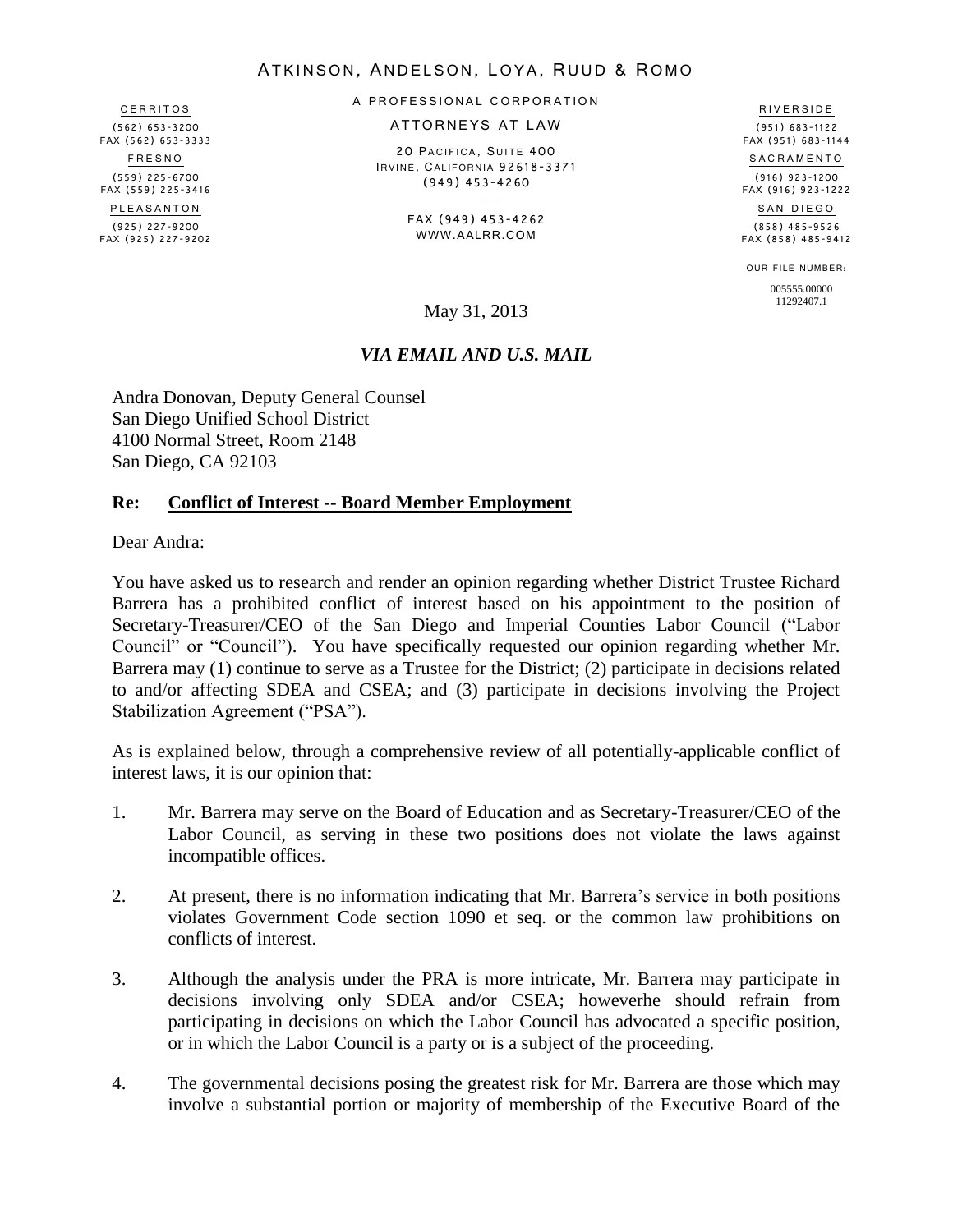> Labor Council (e.g., trades union parties to the PSA). While there does not seem to be any evidence that a decision affecting these unions would have a "reasonably foreseeable" effect on Mr. Barrera's interest, there is a risk that a court may find these member unions are alter-egos of the Labor Council and that, therefore, the Labor Council itself is a party. However, as stated below, this is only a *risk* as we find no specific legal authority addressing this unique situation.

# **FACTUAL BACKGROUND**

Our understanding of the facts is as follows: Mr. Barrera has served as a District Trustee since 2008, and was recently appointed as the Secretary-Treasurer/CEO of the Labor Council. Mr. Barrera was selected as the Secretary-Treasurer/CEO of the Labor Council by a process that started with a vote by the Council's Executive Board, recommending that he be appointed to the position. This action sent the recommendation to a body of delegates, a group of approximately 100 people who represent, on a proportional representation basis, all of the Council's member organizations. There was a motion and a second, and the body of delegates voted to appoint Mr. Barrera to fulfill the remainder of Lorena Gonzalez's four-year term, which will expire in April, 2016.

Mr. Barrera will be employed by the Labor Council. His employment contract, which is being finalized, will be for a set salary and will have no incentive structure related to particular actions, goals or outcomes. Removal of Mr. Barrera from his position with the Council would require a vote of the body of delegates.

SDEA and CSEA are members of the Council, with each currently having a seat on the Council's Executive Board, but collectively comprise less than five percent (5%) of the Council and body of delegates. Several signatory locals to the PSA, as well as the San Diego Building & Construction Trades Council, currently have seats on the Executive Board as well. However, nothing in Mr. Barrera's compensation is impacted by the continued membership of SDEA, CSEA, or any other current member of the Labor Council.

# **LEGAL ANALYSIS**

# **I. INCOMPATIBILITY OF POSITIONS**

# **A. Government Code section 1099**

Government Code section 1099 provides that a public officer "shall not simultaneously hold *two public offices that are incompatible*." (Emphasis added.) This section codifies a wellestablished common law rule prohibiting the holding of incompatible offices in California. However, the relevant case law and California Attorney General opinions on this point indicate that this proscription on holding incompatible positions relates only to *public* offices. (*See People* ex rel. *Chapman v. Rapsey* (1940) 16 Cal.2d 636, 641–642; *People v. Garrett* (1925) 72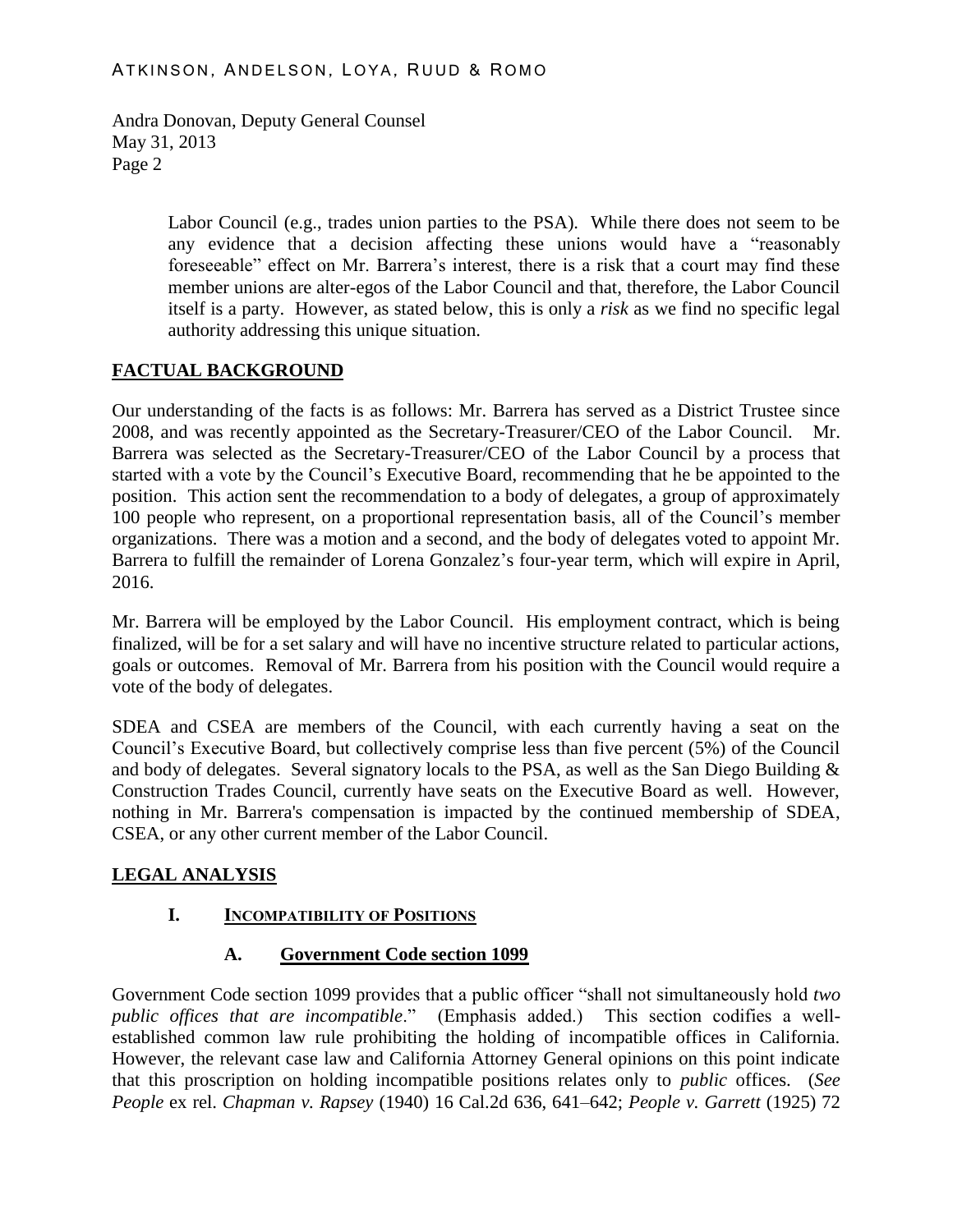$\overline{a}$ 

Cal.App. 452; 65 Ops.Cal.Atty.Gen. 606 (1982).) The preeminent concern behind this outright proscription is the potentially overlapping jurisdiction that may potentially compromise the official loyalties for an individual holding two different public offices. For the prohibition to apply, both positions must be *public* offices, and not merely "a position of employment[.]" (Gov. Code § 1099, subd. (c); see also 58 Ops.Cal.Atty.Gen. 109, 111 (1975).)

Because employment with the Labor Council is not a "public office" within the meaning of the statute, Mr. Barrera's employment with the Labor Council does not run afoul of Section 1099.

# **B. Incompatible Activities—Government Code section 1125 et seq.**

Under the provision prohibiting incompatible activities, a local agency<sup>1</sup> officer or employee must not, except as provided in specified statutes, engage in any employment, activity, or enterprise for compensation that is inconsistent, incompatible, in conflict with, or inimical to his or her duties as a local agency officer or employee or with the duties, functions, or responsibilities of his or her appointment power or agency by which he or she is employed. The officer or employee must not perform any work, service, or counsel for compensation outside of his or her local agency employment where any part of his or her efforts will be subject to approval by any other officer, employee, board, or commission of his or her employing body, unless otherwise approved in the manner prescribed. (Gov. Code § 1126; see also *People v. Darby* (1952) 114 Cal.App.2d 412 [member of LAUSD Board of Education leased a vacant facility he owned to an ice cream company with which LAUSD subsequently contracted].)

According to the California Attorney General's Conflicts of Interest Guide (2010), the prohibition against inconsistent, incompatible, or inimical activities is "not self-executing." (Page 88.) Generally, the local agency determines which outside activities fall within the prohibition in an "incompatible activities statement." (Gov. Code § 1126, subd. (b).) However, the section is self-executing as applied to school board members; school board members are subject to the prohibitions in Government Code section 1126 as set forth in Education Code section 35233. Nevertheless, District Policy I-1210 does not encompass any of the activities Mr. Barrera is expected to carry out on the Labor Council.

The California Attorney General has opined that a public school board member violated Government Code section 1126 by operating a for-profit private preschool and K-3 school within the public school district's boundaries. (70 Ops.Cal.Atty.Gen. 157 (1987).) In that opinion, the Attorney General noted that the board member's activities *need not* fall within the prohibitions of the entity's incompatible activities statement to be prohibited. However, the Attorney General held that even where positions were incompatible, automatic disqualification was not generally required. The Attorney General stated:

<sup>&</sup>lt;sup>1</sup> A school district is a local agency subject to the prohibition. (Gov. Code § 1125; 56 OpsCalAttyGen. 556 (1973); 58 Ops.Cal.Atty.Gen. 110, 112–114 (1975).)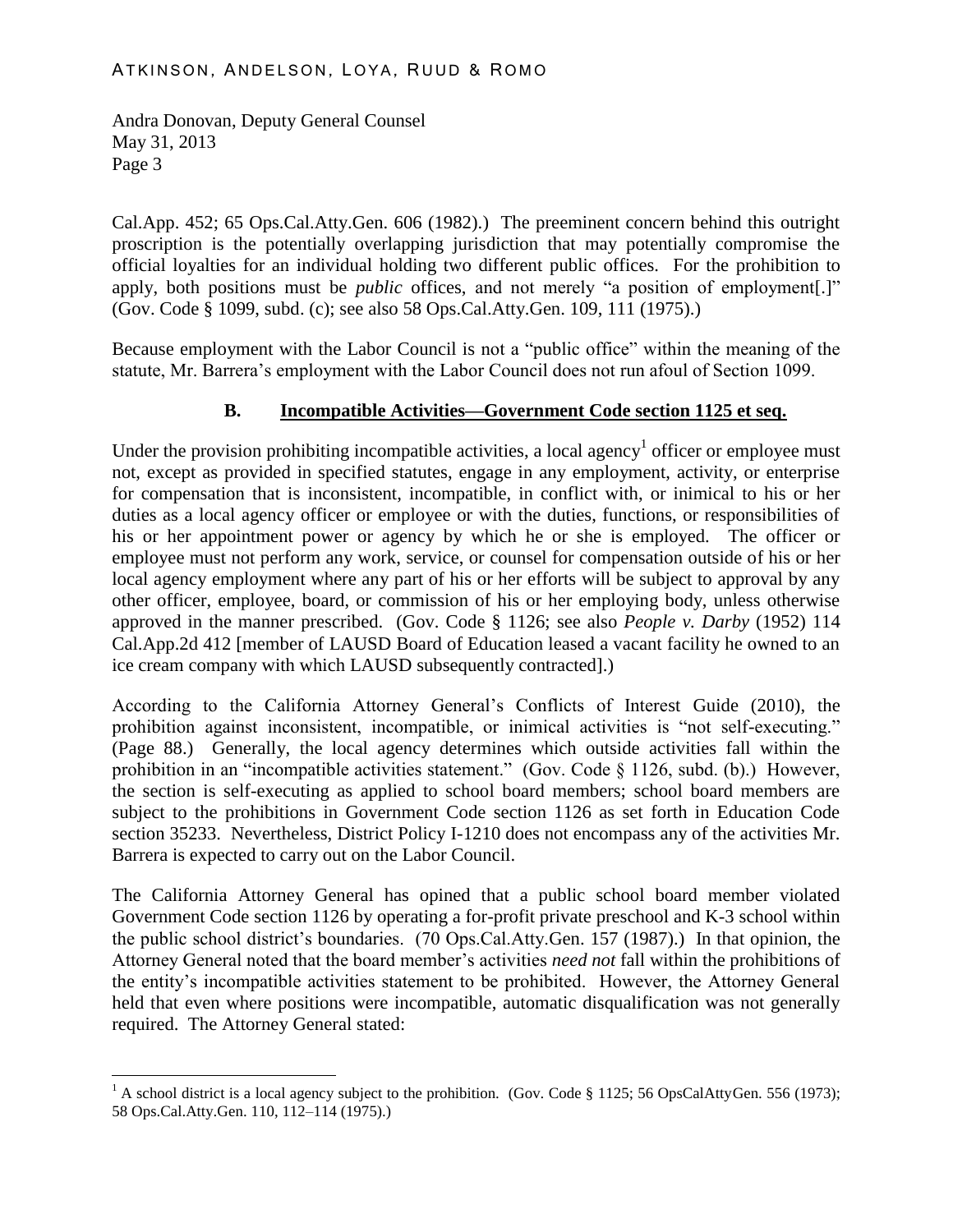#### ATKINSON, ANDELSON, LOYA, RUUD & ROMO

Andra Donovan, Deputy General Counsel May 31, 2013 Page 4

> It is therefore concluded that section 1125 et seq. do not require a resignation of one office or employment if an incompatibility is found within the meaning of section 1126, but that abstention will be permitted on a transactional basis. The more specific provisions of the PRA and section 1090 et seq. should control over the more general provisions of 1125 insofar as they are covered by the former sections. We do not mean to hold, however, that if the incompatibility is of such a continuing and pervasive nature that a public officer or employee may constantly abstain from performing his duties because of personal conflict. (*Id.*)

Nevertheless, the Attorney General found a broad and pervasive conflict between the board member's duties and interests in his private schools:

In our opinion, any matter which might come before the school board which would improve the school system generally, or the elementary school system particularly, if adopted and implemented, could be deleterious to the board member's private schools and their success. We can virtually take official notice of the fact that the better a public school system is, the less likely parents are to send their children to private schools. The matters which could influence such a decision could reach not only the educational attributes of the schools, but also other activities and amenities such as sports or even the provision of day care at the school for working parents.

The Attorney General held the proper remedial action in that case was to cure the incompatibility "by the cessation of either the public office or public employment or the outside incompatible activity…Absent voluntary action by a board member who is in violation of section 1126, the sanctions available would be removal from office pursuant to section 3060 et seq. of the Government Code, or recall by the electorate." (*Id.*)

In contrast with the Attorney General's private school decision, however, it appears no interest of the Labor Council would be so continually or pervasively incompatible with the decisions the District's Trustees must make so as to completely disqualify Mr. Barrera from the Board. The majority of District business relates to educational programs for its students, in which the Labor Council would take little interest. Therefore, we conclude that nothing in California law precludes Mr. Barrera from retaining his seat on the Board while being simultaneously employed by the Labor Council, and actual or potential conflicts of interest must therefore be addressed on a transactional or case-by-case basis under the specific provisions of the Political Reform Act or Government Code section 1090. Only if Mr. Barrera must continually recuse himself from Board decisions would there be a "continuing and pervasive" incompatibility so as to disqualify him completely pursuant to Government Code section 1125 et seq.

# **II. CONFLICT OF INTEREST IN SPECIFIC DECISIONS**

There are three different sets of laws which must be analyzed when determining whether an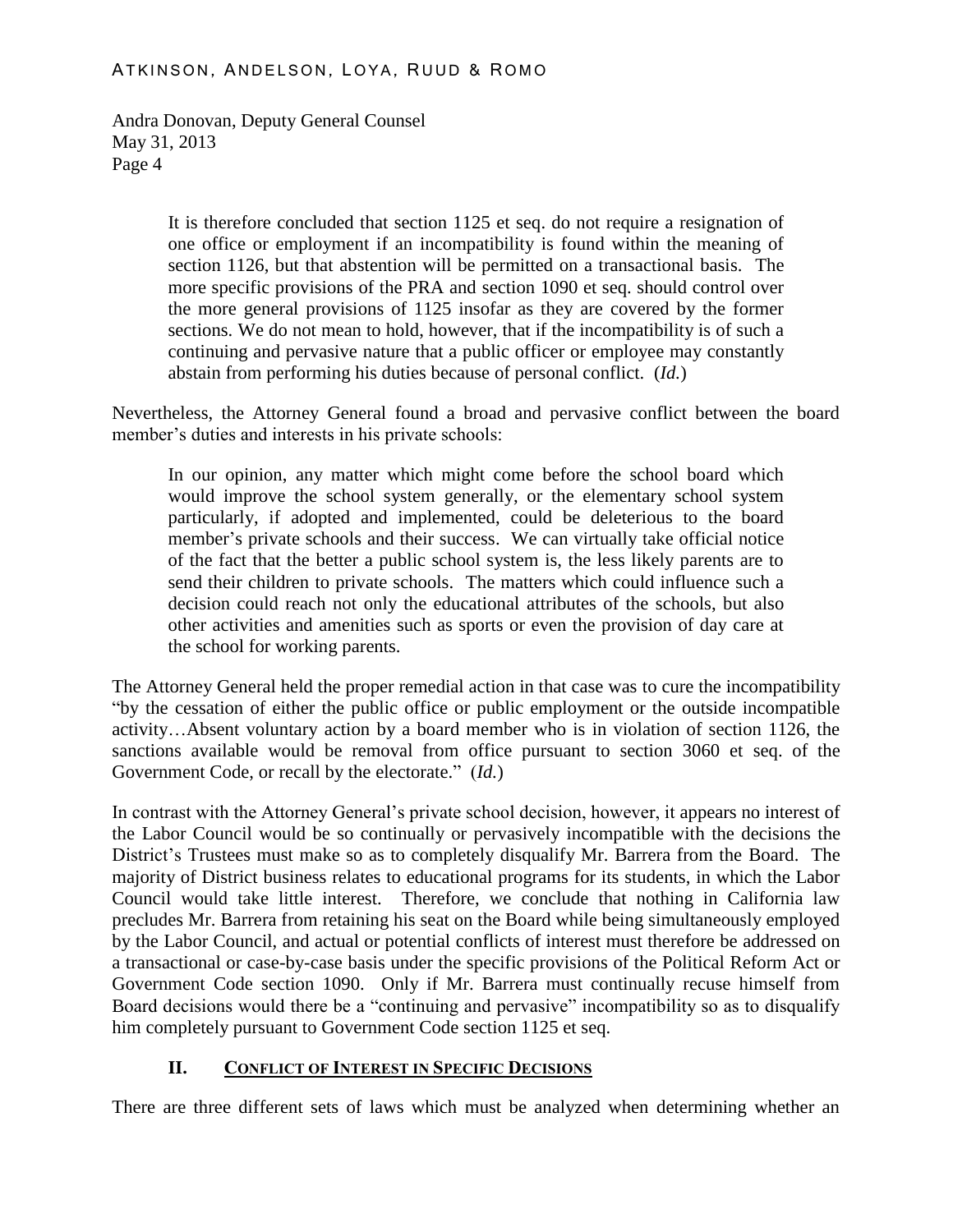$\overline{a}$ 

official has a prohibited conflict of interest in a given decision. These are Government Code section 1090 et seq., the Political Reform Act, and the common law.

### **A. Government Code section 1090 et seq.**

Government Code section 1090 provides that public officials shall not be financially interested in any contract made by them in their official capacity, or by any body or board of which they are members. The term "financially interested," as used in Section 1090, is interpreted liberally. "However devious and winding the chain may be which connects the officer with the forbidden contract, if it can be followed and the connection made, the contract is void." (*People v. Deysher* (1934) 2 Cal.2d 141, 146.) If one member is disqualified to act under Section 1090, the *entire board* is disqualified to act. Even measures designed to isolate or remove the conflicted board member from a contracting decision will be insufficient to avoid a Section 1090 conflict. There are some exceptions to Section 1090 for "remote"<sup>2</sup> interests, "noninterests,"<sup>3</sup> and "necessity."<sup>4</sup> Penalties for a violation of Section 1090 can be serious. The penalties include declaring the contract void and unenforceable, disgorging the contract benefits, barring recovery for contract services rendered to the public agency, and fines or imprisonment for the public official.

We are not aware of any situation in which the Labor Council itself will be a party to a contract with the District, and we could locate no authority providing that constituents of the Labor Council, such as SDEA, CSEA, or the trades union participants in the PSA would be deemed organizations in which Mr. Barrera would be found to have a financial interest by virtue of his position with the Labor Council. Therefore, it is our opinion that Mr. Barrera's service as Secretary-Treasurer/CEO of the Labor Council would not render void and unenforceable any future contracts with SDEA, CSEA, or the trades union participants in the PSA.

# **B. The Political Reform Act ("PRA")—Government Code section 87100 et seq.**

Government Code section 87100 states that "[n]o public official at any level of state or local government shall make, participate in making or in any way attempt to use his official position to influence a governmental decision in which he knows or has reason to know he has a financial interest." While section 1090 is confined to the making of contracts, the PRA applies more broadly to cover participation in any "governmental decision" in which one has a financial

<sup>&</sup>lt;sup>2</sup> Remote interests are set forth in Gov. Code  $\S$  1091. If an official has a "remote" interest, the contract may be entered if there is disclosure on the record, and the official disqualifies himself and refrains from any participation in the matter. Mr. Barrera would not have a "remote" interest in any Labor Council matter because he is an officer of the Council and has not been employed with the Council for at least three years prior to taking office at SDUSD. (See Gov. Code § 1091(b)(2).)

 $3$  Noninterests are set forth in Gov. Code § 1091.5. In such cases, the official may not even be required to disclose the interest.

<sup>&</sup>lt;sup>4</sup> Whether necessity is found is a fact-specific inquiry. It is suggested the District consult legal counsel and disclose all specific, relevant facts in order to determine whether an exception for necessity applies.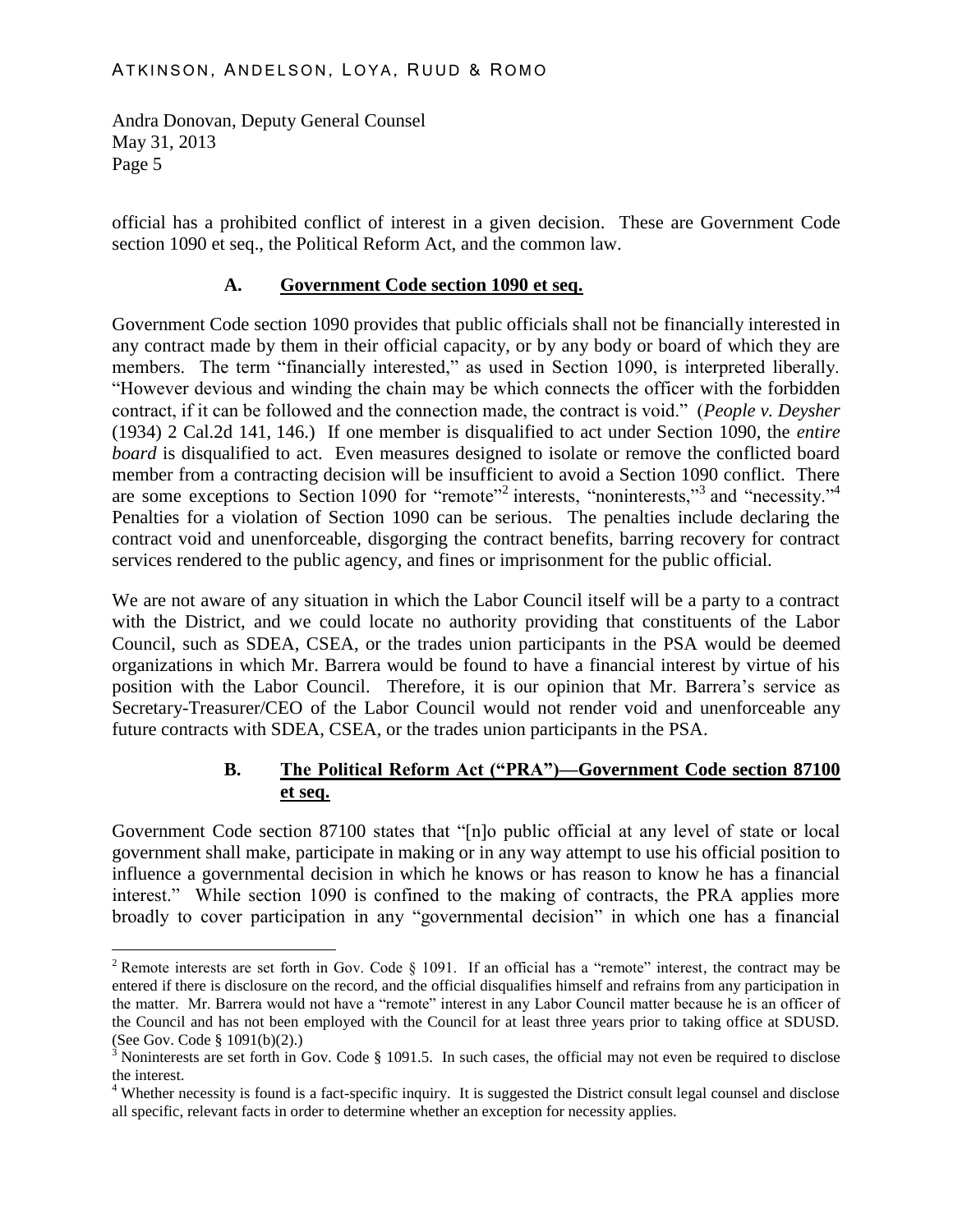interest. (*See* Gov. Code § 87100.)<sup>5</sup>

In analyzing whether a conflict of interest exists under the PRA, the FPPC asks a series of eight questions:

#### **1. Is the individual a public official?**

Governing board members of a school district are public officials under the PRA. (Gov. Code § 82048.) $\overline{6}$  Therefore, Mr. Barrera is a public official.

### **2. Is the public official making, participating in making, or influencing a governmental decision?**

A public official "makes a governmental decision" when the official, acting within the authority of his or her office or position, votes on a matter, obligates or commits his or her agency to any course of action, or enters into any contractual agreement on behalf of his or her agency. (2 C.C.R. § 18702.1.) Here, Mr. Barrera would make, participate in making, or influence a governmental decision when voting or taking part in discussion regarding matters involving SDEA, CSEA, or trade union constituents of the PSA.

# **3. Does the public official have a qualifying type of economic interest?**

The PRA specifies several different kinds of "economic interests" which may result in a disqualifying interest in a decision. Clearly applicable here are two types of economic interests: sources of income, and the personal finances of the official.

#### Source of Income

 $\overline{a}$ 

Government Code section 87103 provides that a public official has a disqualifying conflict of interest in any source of income totaling \$500 or more in the 12-month period prior to the decision in question.<sup>7</sup> A public official has a financial interest in a decision within the meaning of Section 87100 if it is reasonably foreseeable that the decision will have a material financial effect, distinguishable from its effect on the public generally, on the official, a member of his or

<sup>&</sup>lt;sup>5</sup> Whenever an officer or employee is unsure of his or her duties under the Conflict of Interest Code, he or she may request assistance from the Fair Political Practices Commission ("FPPC") pursuant to Gov. Code section 83114 and 2 C.C.R. §§ 18329 and 18329.5. If there is full and honest disclosure, *formal* written advice given by the FPPC (unlike letters from counsel, such as this one) will operate as a defense to prosecution or sanction under the PRA. (See Gov. Code § 83114(b).) FPPC advice letters only address whether the conduct violates the PRA; they do not address whether the conduct at issue may violate Section 1090 or the common law rules regarding conflicts of interest. The telephone number for the FPPC advice line is (866) ASK-FPPC [275-3772].

<sup>&</sup>lt;sup>6</sup> The PRA does not apply only to elected and appointed officials. The term "public officials," means any "member, officer, employee, or consultant of a state or local government agency," including "other public officials who manage public investments." (Gov. Code §§ 87100, 82048; 2 C.C.R. § 18701.)

<sup>&</sup>lt;sup>7</sup> Income includes earned income such as salary or wages. (Gov. Code § 82030(a).)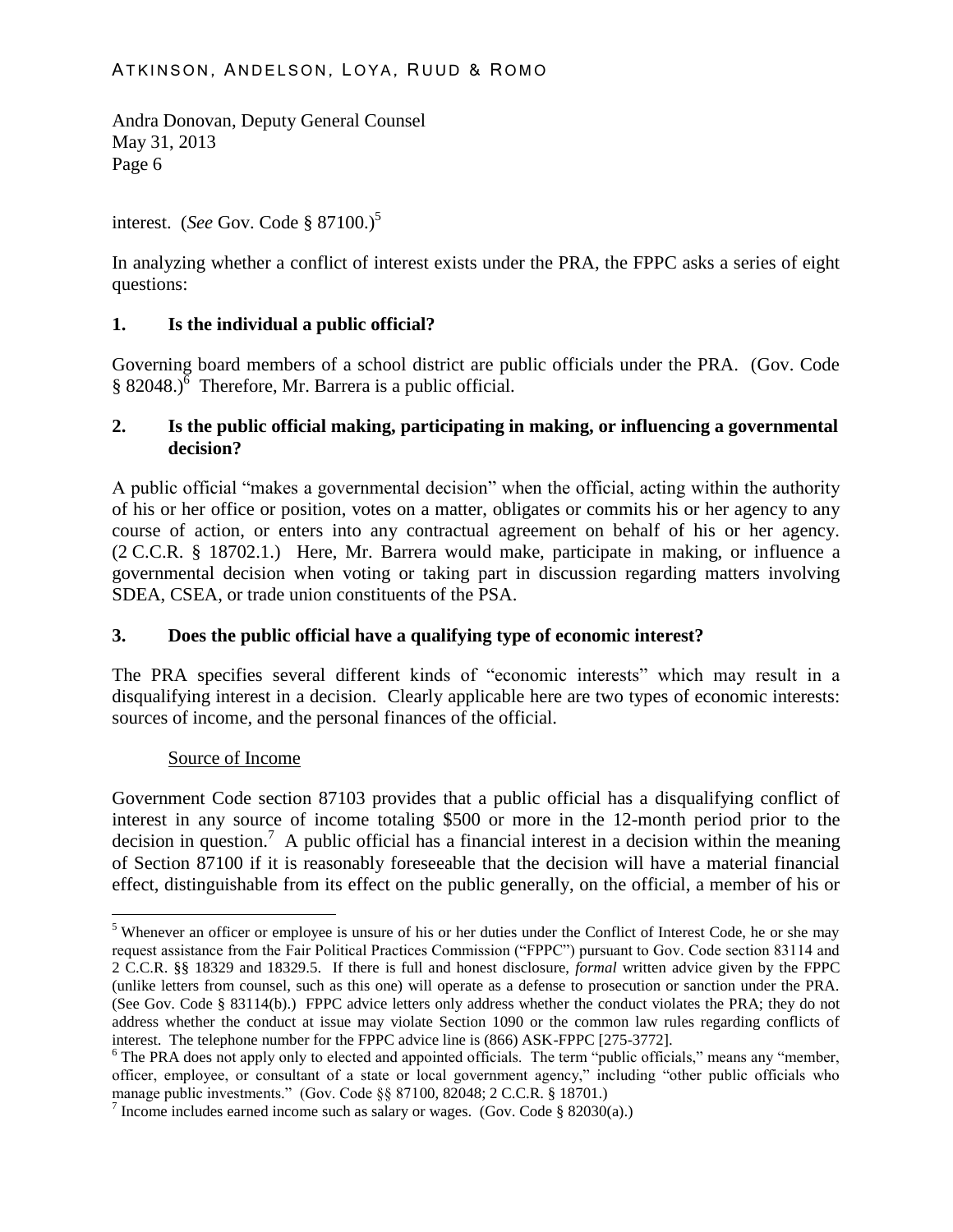$\overline{a}$ 

her immediate family, or on any source of the public official's income.

As stated above, Mr. Barrera's employment contract with the Labor Council, which is being finalized, will provide him a set salary but will have no incentive structure related to particular actions, goals or outcomes. Presumably, Mr. Barrera will make more than the requisite \$500 per year to find a disqualifying conflict of interest in any decision involving the Labor Council itself.

What is less clear is whether Mr. Barrera's financial interest in the Labor Council would be deemed to make him financially interested in decisions involving SDEA, CSEA, or trade union constituents of the PSA. SDEA, CSEA, and the trade union constituents of the PSA are all associations which are represented on the Executive Board of the Labor Council. As is stated above, it is our understanding the Mr. Barrera's employment was pursuant to a process in which the Council's Executive Board voted to recommend his appointment to the position, the recommendation was forwarded to a body of delegates (a group of approximately 100 people who represent, on a proportional representation basis, all of the Council's member organizations), and the delegates adopted the recommendation by majority vote. It is also our understanding that Mr. Barrera's *removal* from his position would only occur by a majority vote of the body of delegates. On the surface, this appears to be an attenuated connection as it relates to votes impacting individual Labor Council member organizations.

However, in *Witt v. Morrow* (1977) 70 Cal.App.3d 817, the California court of appeal held a city councilmember was disqualified from voting on redevelopment of shopping center located near property owned by his corporate employer, despite the fact the decision would have no effect on councilmember's actual salary or finances. The appellate court in *Witt* further explained the official's "concept of what constitutes a conflict of interest is too narrow. It is not just actual improprieties which the law seeks to forestall but also the appearance of possible improprieties." (*Id.* at 823.) While the law is not clear on this issue, based on the *Witt* case we believe there is a substantial likelihood that Mr. Barrera would be found to have a financial interest in any decision involving the PSA, given the very large number of local trade unions that are signatories to the PSA. However, because SDEA and CSEA represent less than 5% of the Council and body of delegates, and therefore do not individually wield substantial voting power to take action against Mr. Barrera in his employment in response to any decision he makes as a trustee of the District, we are of the opinion that he does not have a financial interest in decisions related to SDEA and CSEA. 8

<sup>&</sup>lt;sup>8</sup> Although related to "business entities" rather than "sources of income," the FPPC has found parent and subsidiary corporations are related when one business entity is a controlling owner of the other business entity. (See 2 C.C.R. §  $18703.1(d)(1)–(2)$ .) A parent is one that has a 50% or greater ownership interest. While not on point, we suspect a court may analogize this situation to the relationship between the constituent unions and the Labor Council to find there are some interrelated interests, and therefore find Mr. Barrera has a "source of income" in the related entities when they exercise such substantial influence or control over Council decisions.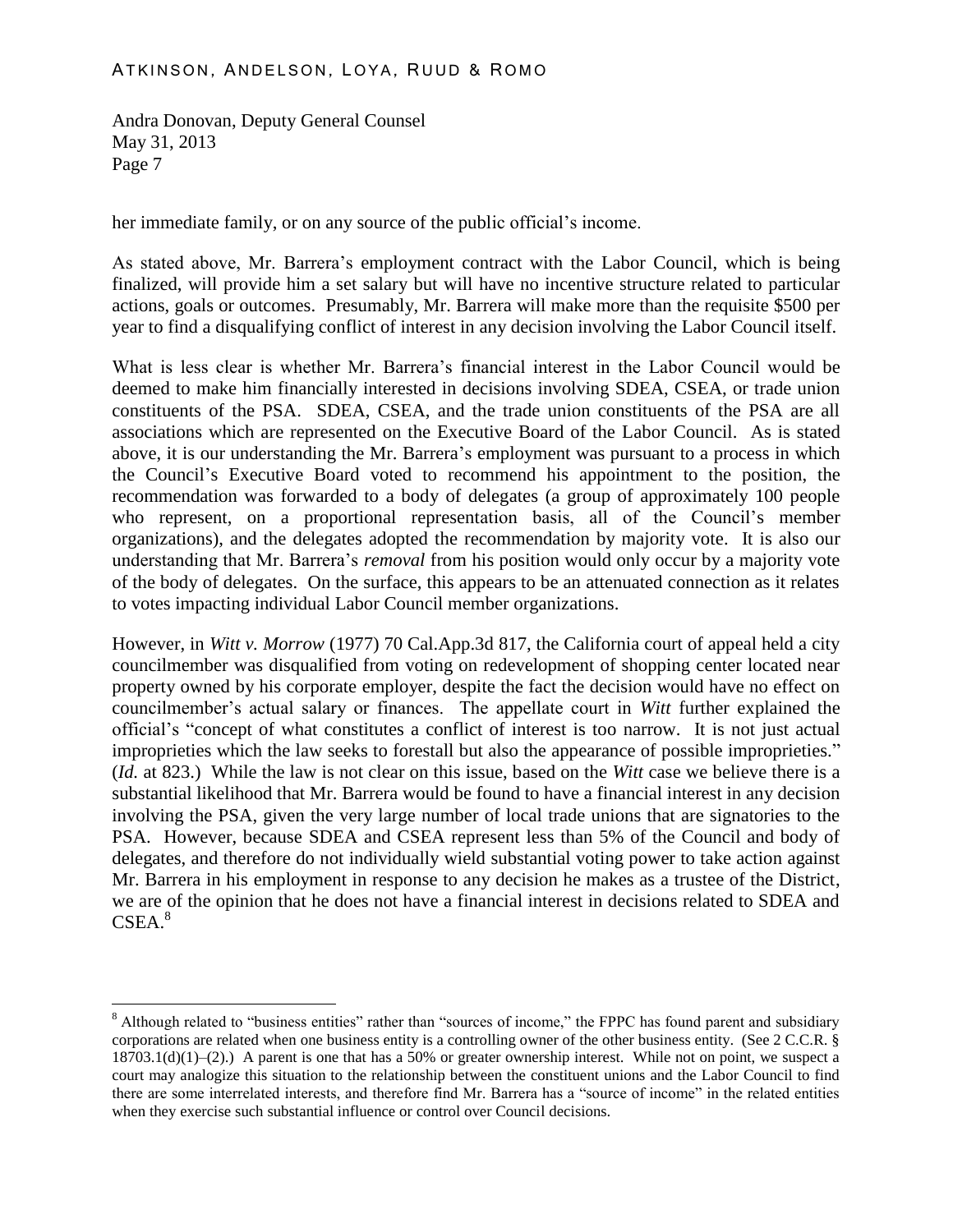#### Personal Finances

An official has a disqualifying economic interest in his own finances when it is reasonably foreseeable that a decision will have a material financial effect on the official or a member of his immediate family distinguishable from the decision's effect on the public generally. (Gov. Code § 87103; 2 C.C.R. § 18703.5.) The effect is deemed material if it will increase or decrease the official's personal finances by \$250 or more in a 12-month period. (2 C.C.R. § 18703.5.)

For the reasons stated above, related to sources of income, we advise extreme caution related to decisions that come before the Board regarding the PSA, and that in general Mr. Barrera does not have a disqualifying financial interest in typical decisions related to SDEA and CSEA. As is the case with all matters related to the PRA, each issue before the Board should be examined on a case-by-case basis, applying these principles, to determine whether there is a disqualifying interest on that particular matter.

#### **4. Is the economic interest directly or indirectly involved in the governmental decision?**

The economic interest is deemed to be directly involved in a decision before the governmental entity if the person or entity is named as a party, initiates a proceeding by filing an application, claim, appeal or similar request, or is otherwise the subject of a proceeding. (2 C.C.R. §  $18704.1(a)$ .) The regulations find there is direct involvement when there is a "nexus" between the purpose for which the official receives income and the governmental decision. (2 C.C.R. § 18705.3(c).) The Attorney General provides, as an example of "nexus," an executive director of an organization whose duties include advocating a position endorsed by his organization. In such an instance, the official would be disqualified from participating in any decisions that would advance or inhibit the stated position or goals of the organization. (See *Best Advice Letter*, No. A-81-032; Attorney General Conflict of Interest Guide at p. 16.) Regarding personal finances, 2 C.C.R. section 18704.5 broadly provides that "[a] public official or his or her immediate family are deemed to be directly involved in a governmental decision which has *any financial effect* on his or her personal finances or those of his or her immediate family." (Emphasis added.)

Applying these principles, a "directly involved" economic interest would be found in any decision before the Board about which the Labor Council has formally advocated a position, and we would advise Mr. Barrera to recuse himself from participation in those circumstances. In addition, as stated above, we believe there is a significant risk that the Labor Council may be considered a "party to a proceeding or a subject of a proceeding" when a substantial portion of its Executive Board membership (and definitely if it is a majority of its Board) may be affected by a District Board decision. In those circumstances we recommend that Mr. Barrera refrain from participating in any such decision.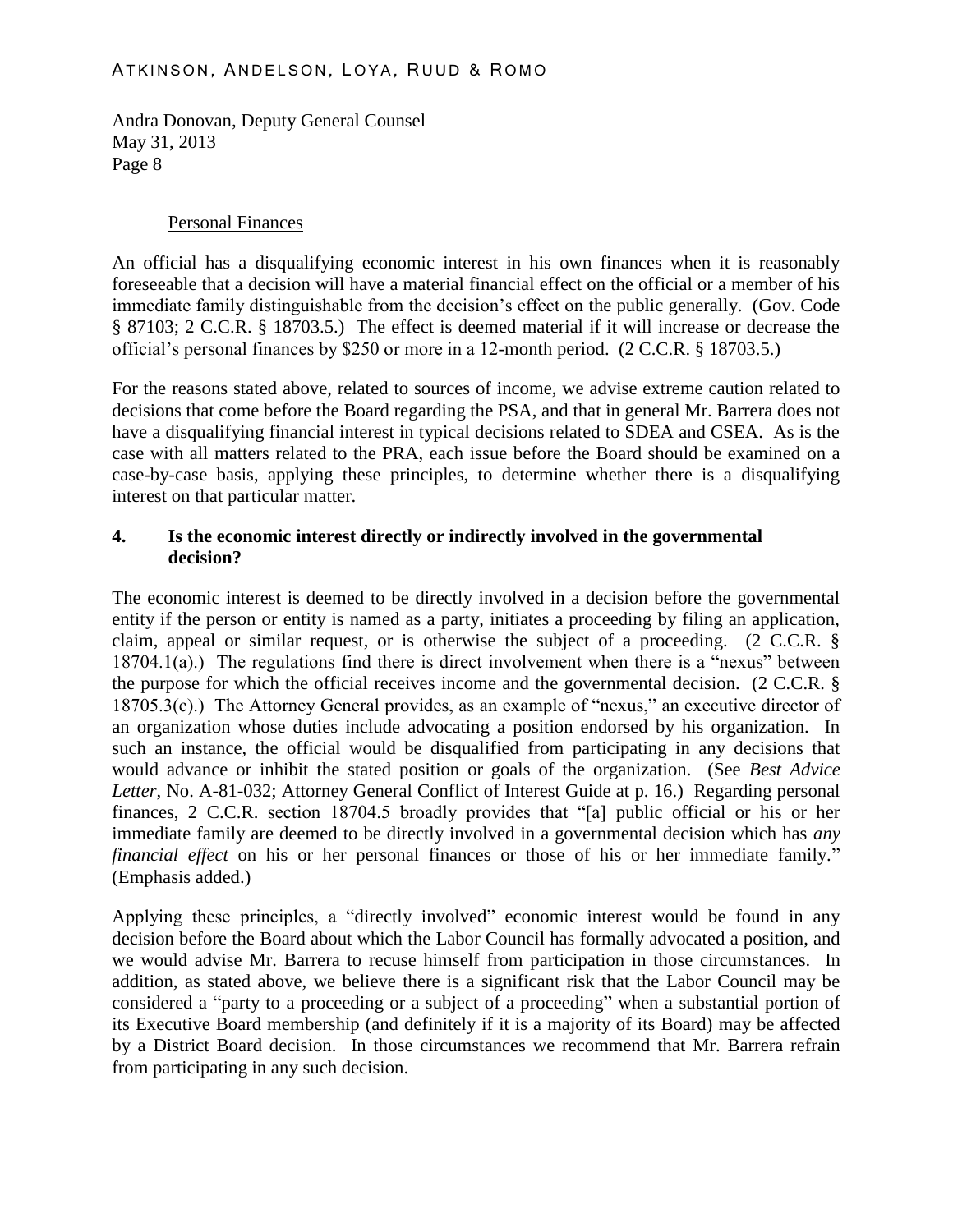### **5. Will the governmental decision have a material financial effect on the public official's economic interests?**

This question essentially addresses whether, *assuming* there is a financial effect arising from the official's decision, the effect will be material. "Materiality" is presumed unless the official can demonstrate the decision will have *no* financial effect on his economic interests. (2 C.C.R. § 18705(a).) Regarding personal finances, according to 2 C.C.R. section 18705.5, "[a] reasonably foreseeable financial effect on a public official's or his or her immediate family's personal finances is material if it is at least \$250 in any 12-month period.

Although attenuated, there is a possibility that governmental decisions involving a significant portion of the Labor Council's Executive Board membership (i.e. the PSA or other decision impacting more than just SDEA and/or CSEA) will affect the personal finances of Mr. Barrera, based on the risk that his action on the item may result in a vote to remove him from his position. Should Mr. Barrera wish to participate in such a decision (and one assumes it is reasonably foreseeable the decision will affect an economic interest—see #6, below), he would bear the burden of proving that he could not be financially affected by the decision. Given the various interests and processes at play, this could be a significant task.

# **6. Is it reasonably foreseeable that the economic interest will be materially affected?**

A conclusion that an economic interest could be materially affected does not end the inquiry, however—the next question is whether that effect is reasonably foreseeable. Thus, if there is found to be a material effect on the business entity or personal finances of the official, the FPPC or a court would ask whether the material effect is reasonably foreseeable.

A material financial effect on an economic interest need not be certain to be "reasonably foreseeable," but it must be more than a mere possibility. *Smith v. Superior Court of Contra Costa County* (1994) 31 Cal.App.4th 205, is the seminal case discussing this factor. The *Smith* case involved a county supervisor (Smith) who was also employed as a physician at a local hospital.<sup>9</sup> Smith participated in a vote in which the county decided to appeal an injunction against the local hospital. The complainant argued there would be a potential reduction or transfer of staff from the hospital (where Smith was employed) if the injunction should issue, and therefore Smith had a disqualifying interest in the decision. The superior court found there was a "reasonable probability that the decision on appealing the federal order could affect the whole professional life of Smith and his wife." (*Id.* at 210.) However, the Court of Appeal noted:

No judicial decision has been cited or found which discusses the meaning of "reasonably foreseeable" in the context of Government Code section 87103. Smith has attached to his exhibits a copy of an opinion of the Fair Political Practices Commission (FPPC) (In re Thorner (Dec. 4, 1975) FPPC Dec. No. 75–

<sup>&</sup>lt;sup>9</sup> Smith's wife was also employed by the same local hospital.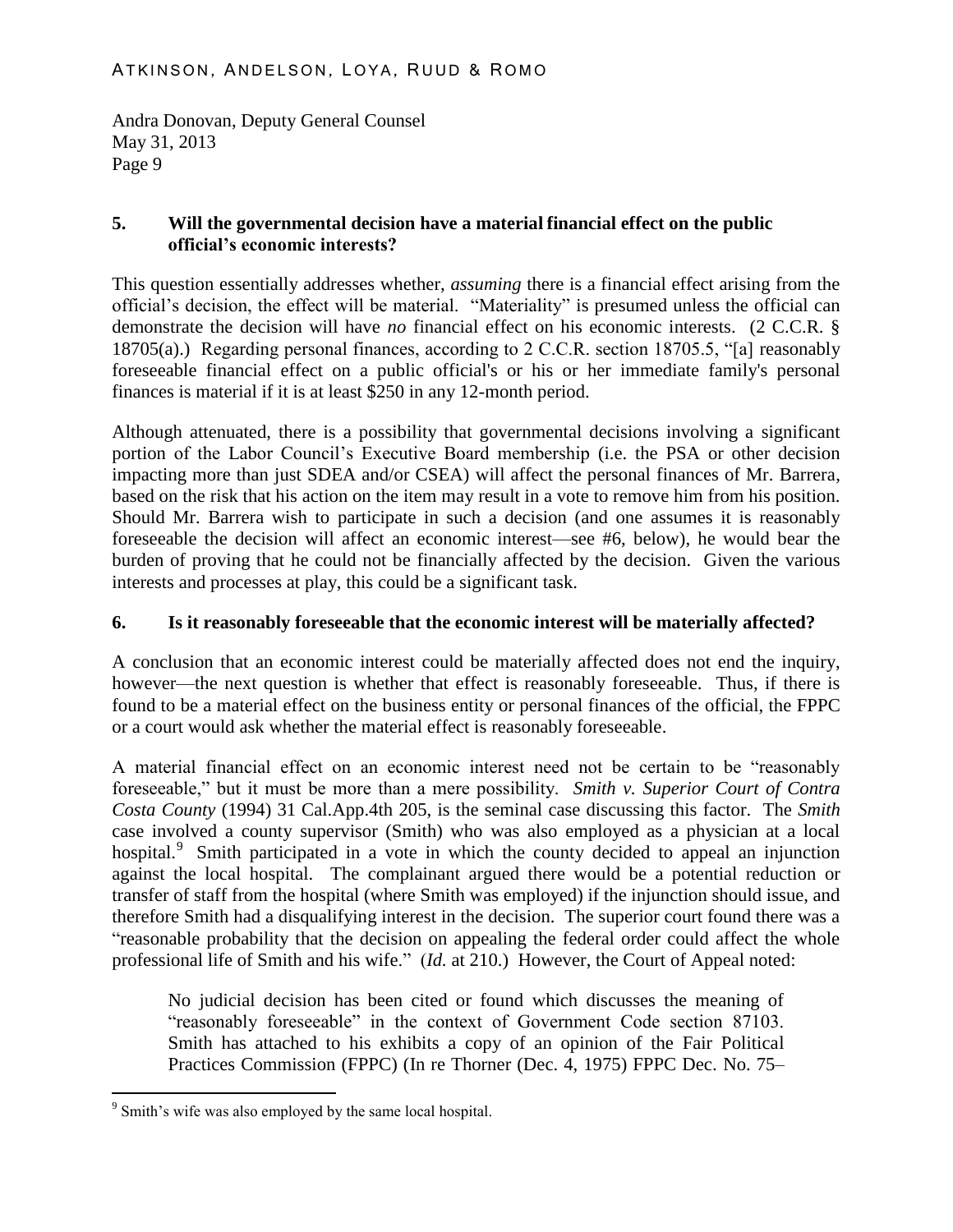> 089 [1 FPPC Opns. 198]) and copies of several advice letters in which the FPPC has explained its interpretation of the phrase. For example, the FPPC has stated: "An effect is considered reasonably foreseeable if there is a substantial likelihood that it will occur. Certainty is not required. However, if an effect is only a mere possibility, it is not reasonably foreseeable." (*Id.* at 212.)

The Court of Appeal adopted the position of the FPPC with regard to the meaning of "reasonably foreseeable," finding the FPPC's interpretation of the phrase was in accord with its plain meaning. (*Ibid.*)

Likewise, here, there is a strong argument there is no "substantial likelihood" that Mr. Barrera's participation in any decision where the Labor Council itself is not a subject and not a party would affect his livelihood. Although it is a *possibility* that the trades union members to the PSA, SDEA, or CSEA may lobby against his continued employment in retaliation for any adverse decision Mr. Barrera may make against them in a District proceeding, this may not rise to the level of "substantial likelihood" set forth in *Smith*. We therefore do not believe it is reasonably foreseeable that Mr. Barrera's economic interests will be materially affected by his decisions on any matter not affecting the Labor Council itself, or on which the Labor Council has not advocated a specific position. As we note above, however, there is some risk that a court would find the member trades unions to be alter-egos of the Labor Council and that, therefore, the Labor Council itself is a party.

#### **7. Is the potential effect of the governmental decision on the public official's economic interests distinguishable from its effect on the general public?**

Even if an official has a conflict of interest, disqualification is not required if the governmental decision affects the public official's economic interests in a manner that is indistinguishable from the manner in which the decision will affect the public generally. (Gov. Code § 87103; 2 C.C.R.  $§ 18707(a).)$ 

The "public generally" exception has often been limited to situations where the official has a confluence of interests with a significant segment of the members of the jurisdiction. (See Attorney General Conflict of Interest Guide at p. 20.) Here, we do not believe that Mr. Barrera's interest—his interest in maintaining his position as Secretary-Treasurer/CEO of the Labor Council—may plausibly be similar to the interests of the public at large.

# **8. Despite a disqualifying conflict of interest, is the public official's participation legally required?**

This final question invokes the "rule of necessity," which essentially allows a conflicted member to vote despite the conflict of interest because the body *must* act and *cannot* act without the participation of that member. This arises when a required quorum of Board members would not be present if the conflicted Board member recused himself or herself. Although not impossible,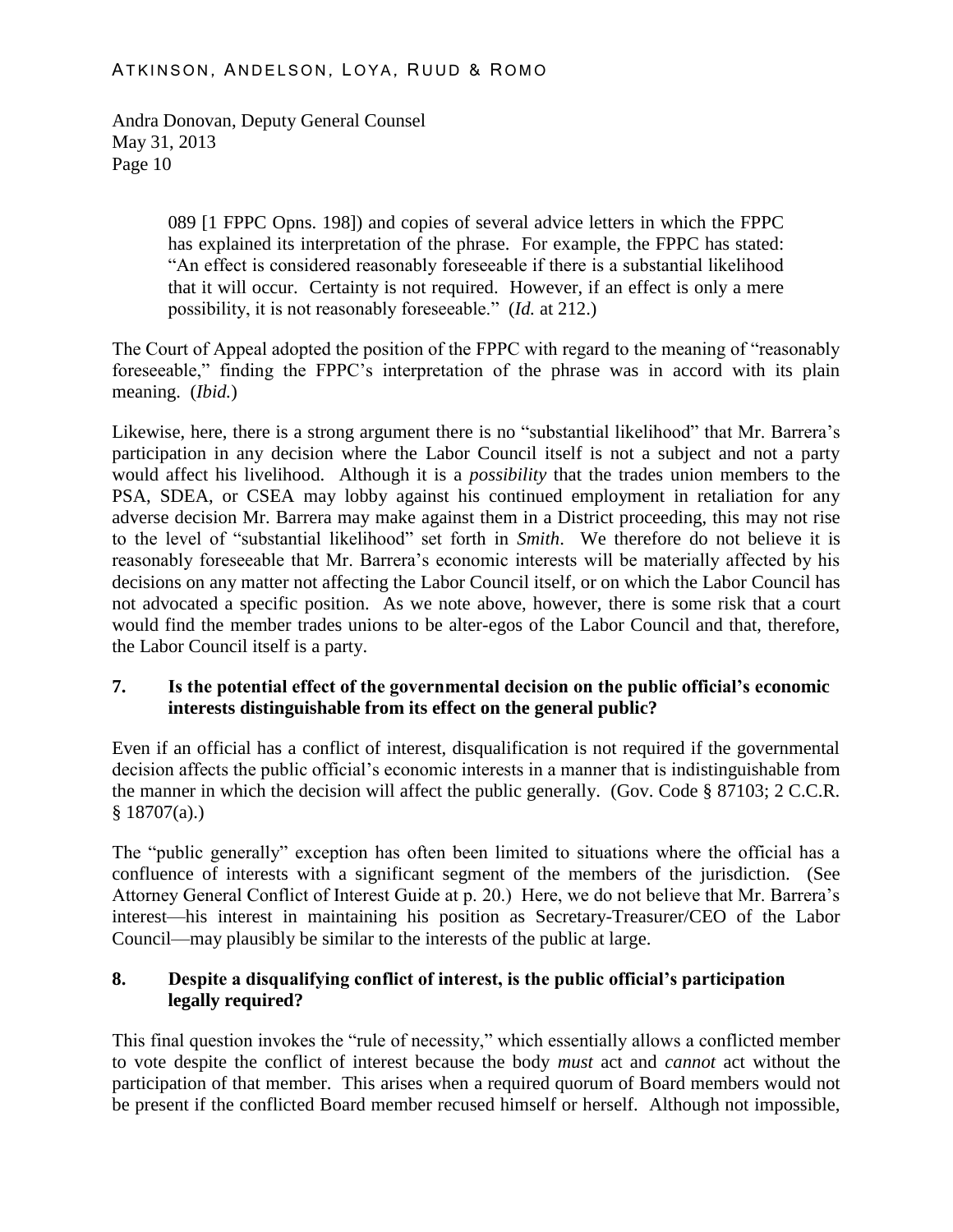we know of no situation where Mr. Barrera's participation is legally required despite a conflict of interest.

Overall, Mr. Barrera is a public official and would participate in governmental decisions. His economic interest—which we have identified as his interest in continuing to receive his salary as Secretary-Treasurer/CEO of the Labor Council (or alternatively, maintaining his position on the Labor Council through the end of his term in April 2016)—is a qualifying type of economic interest under the PRA in that it is a "source of income" and affects his "personal finances." There is also a risk that Mr. Barrera's interest will be deemed "directly involved" in any government decision regarding which the Labor Council has advocated a position, where a significant portion (or majority) of the Executive Board membership may be affected by the decision, or where the Labor Council itself is a party or otherwise a subject of the proceeding. Although any such financial effect would presumably be "material," under the law the *potential* effects of many of these decisions would not present a "substantial likelihood" of affecting Mr. Barrera's economic interest so as to render the effect "reasonably foreseeable." Therefore, we believe the "reasonably foreseeable" element may be lacking.

While we believe there is authority indicating that Mr. Barrera cannot participate in decisions to which the Labor Council itself is a subject or a party, or on which the Labor Council has advocated a specific position, there is no express, existing authority providing that Mr. Barrera would be disqualified from participating in any decision affecting only member organizations of the Labor Council.

We note again there is a possibility that a court would apply a parent-subsidiary/alter-ego analysis in this context and essentially, in a case of first impression, find that a decision affecting a majority of the Executive Board membership is a decision involving the Labor Council itself. However, we recognize there is no existing law supporting this legal theory. Nevertheless, the danger or possibility that the member organizations will retaliate against Mr. Barrera for any decisions he makes in his capacity as a trustee is insufficient to meet the "substantial likelihood" standard, and therefore, unless a court employs a new parent-subsidiary/alter-ego standard to the Labor Council/member union context, this element will be lacking and Mr. Barrera would not be precluded from participating in decisions affecting member unions, or even a majority thereof.

In any case, however, Mr. Barrera's participation in any decision involving member union matters may have an appearance of impropriety that will be difficult to mitigate. Simply because an action is lawful does not mean the press will not publicize it and attach negative implications. This is a practical risk of which Mr. Barrera is and should remain aware.

# **C. Common Law Conflict of Interest**

Simply because something may not constitute a conflict of interest under the PRA or Government Code section 1090 [re contracts], that does *not* mean it is not a conflict of interest under the *common law*.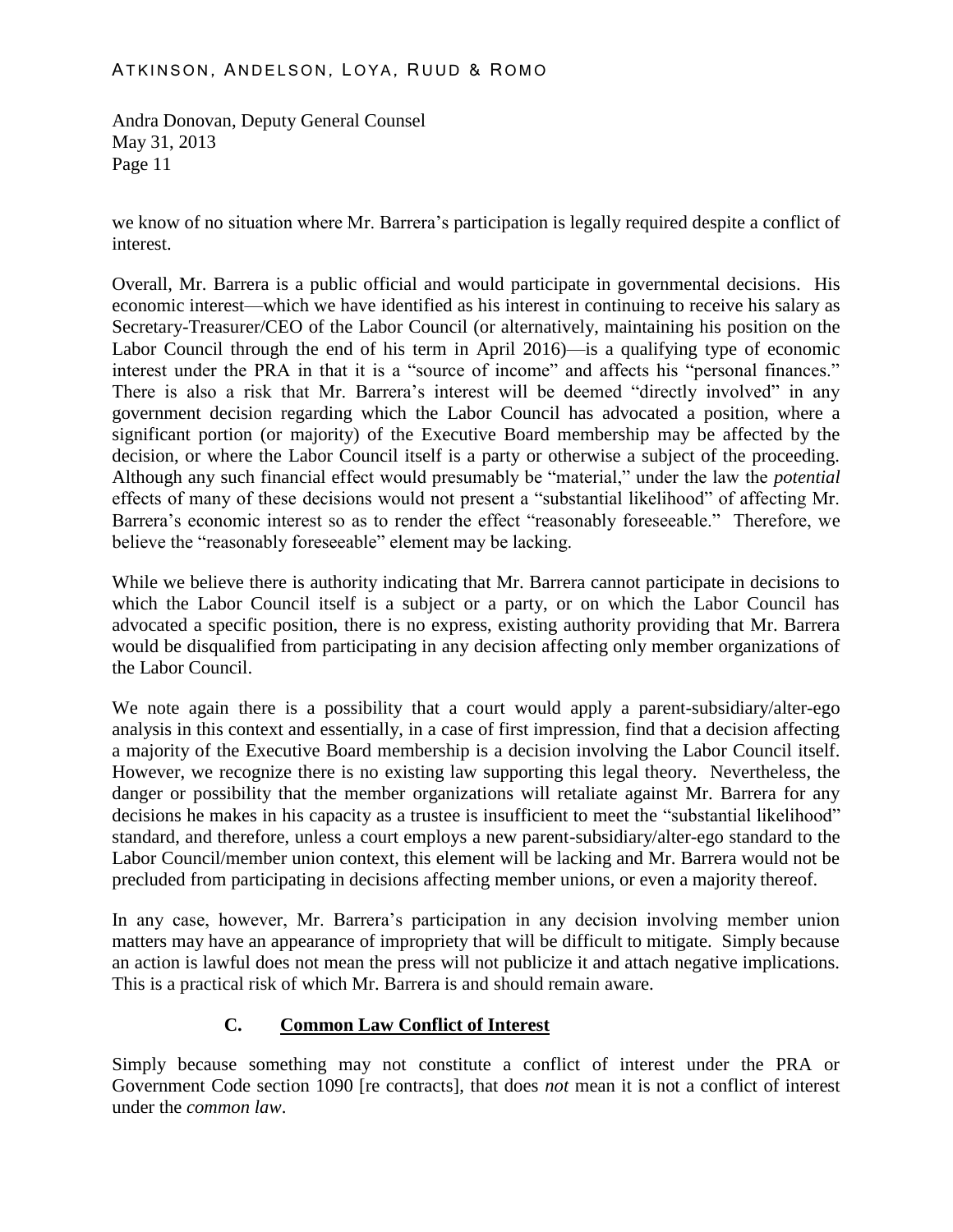#### ATKINSON, ANDELSON, LOYA, RUUD & ROMO

Andra Donovan, Deputy General Counsel May 31, 2013 Page 12

The common law rule governing conflicts of interest is that a public officer must be able "to exercise the powers conferred on him with disinterested skill, zeal, and diligence and primarily for the benefit of the public." (*Noble v. City of Palo Alto* (1928) 89 Cal.App. 47, 51.) To the extent *any* outside influence renders this responsibility difficult for the public officer, there is a common law conflict of interest.

Courts have interpreted conflicts of interest so broadly that a conflict may be found in something as intangible and subjective as the desire to maintain an ocean view from one's residence (even though the official did not own the property, and had a month-to-month lease). (*See Clark v. City of Hermosa Beach* (1996) 48 Cal.App.4th 1152.) Thus, whenever the official can think of *any* interest, however attenuated, that may affect his ability to make official decisions in an objective manner, we advise the official to disclose the interest and refrain from exerting any influence over the decision-making process on related matters.

It is no secret that Mr. Barrera is a champion of organized labor and the rights of workers, and that he was a champion long before he became a candidate for the Board let alone employed by the Labor Council. There is therefore no reason to believe he will analyze labor-related issues and decisions as a Trustee any differently now than he has in the past. Nevertheless, as stated above, it is our recommendation that he consider recusing himself from decisions involving trades union parties to the PSA, and that he exercise caution to ensure his decisions are not compromised due to his service on the Labor Council when SDEA or CSEA are involved.

# **D. Recusal**

While it is still unsettled whether a school district governing board member is subject to the Government Code provisions requiring specific steps for recusal set forth in Government Code section 87105, it has been our firm's consistent approach to advise school districts to follow the statutory recusal steps until there is clear guidance on the issue.

Government Code section 87105(a) provides that a public official who has a financial interest in a decision within the meaning of the PRA, "upon identifying a conflict of interest or a potential conflict of interest and immediately prior to the consideration of the matter," must do all of the following:

(1) Publicly identify the financial interest that gives rise to the conflict of interest or potential conflict of interest in detail sufficient to be understood by the public, except that disclosure of the exact street address of a residence is not required; and

(2) Recuse himself or herself from discussing and voting on the matter, or otherwise acting in violation of Section 87100; and